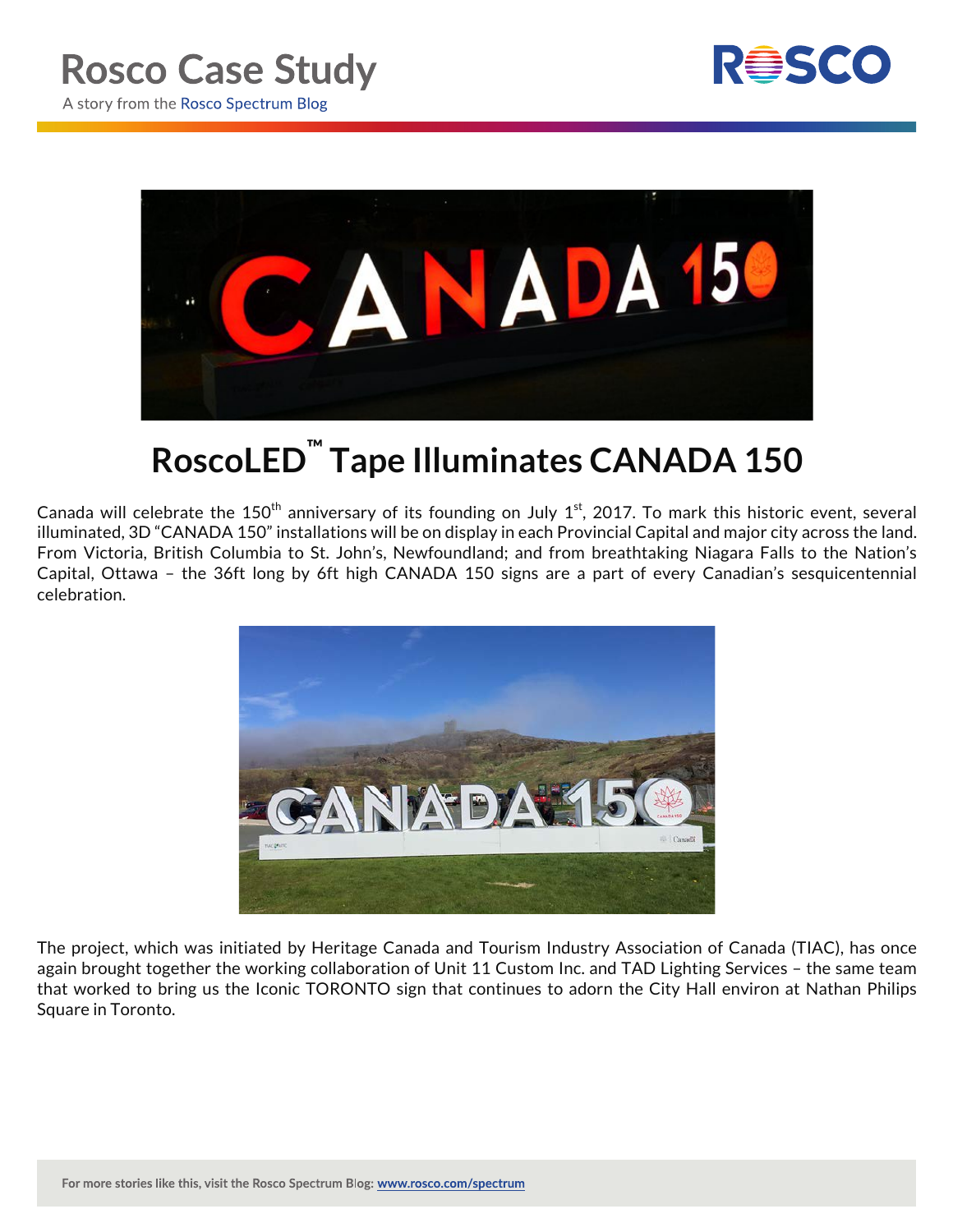

*One of the first completed CANADA 150 signs photographed inside the Unit 11 shop*

Designed by Don Loughlin of Unit 11 Custom Inc., each of the CANADA 150 characters contain between two-five 5M Reels of RoscoLED VariColor Tape. The LED ribbon is mounted at 4" centres on Coroplast boards which are then attached in the centre of the letters/numbers, back-to-back to illuminate the frosted polycarbonate placed on both the front and rear surfaces.



*RoscoLED Tape is mounted to Coroplast boards*

Each letter/number is mounted on a 2' high by 3' deep Marine Grade plywood base. These bases not only provide weight and stability, but they also house all of the needed RoscoLED Power Supplies and DMX Decoders, as well as provide a secure pathway for the power and data wiring to control and illuminate the signage characters.



*The RoscoLED Tape is tested after being centered inside the CANADA 150 framework*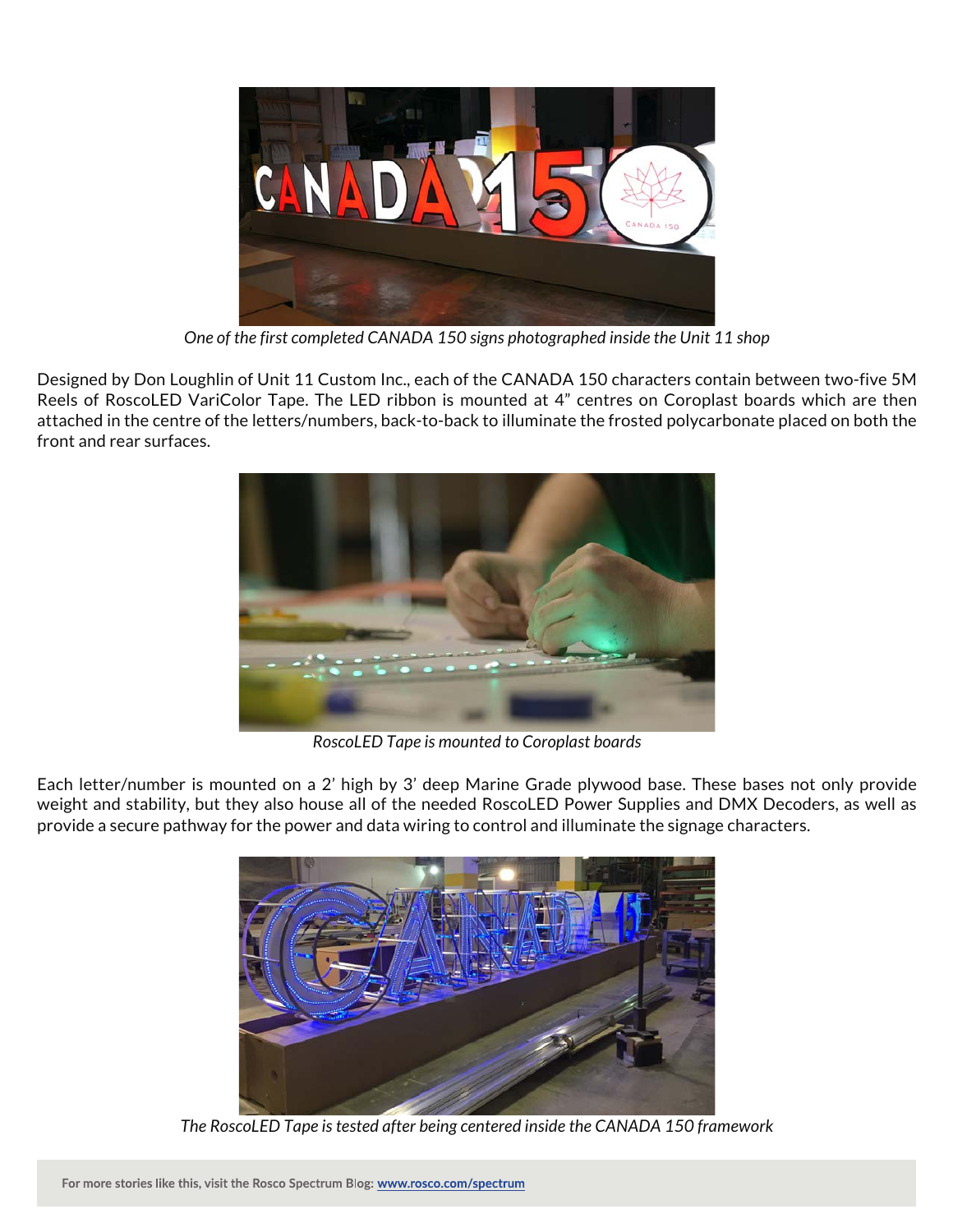Once all of the RoscoLED Tape, Power Supplies and DMX Decoders are secured and tested, they were passed on to the teams at Unit 11 who completed the signs in their shop as they installed the LEDs inside their aluminum framed and Alupanel clad letters and numbers.



*Just a few of the RoscoLED Power Supplies and DMX Decoders used to control the CANADA 150 signs*

Each of the characters is assigned its own DMX address, allowing color and intensity control of the individual letters/numbers. The lighting-control of each CANADA 150 sign is provided by an Apple iPad running the Luminair lighting app. This enables each installation to program the color scheme and configure the schedule and sequences for each location's individual needs.



*The CANADA 150 sign illuminated in Calgary*

Most installations feature a Red and White combination that is run at full during the daylight hours. The signs scroll through other colors and the LEDs are reduced to half-power in the evenings so they don't flare-out the thousands of pictures being taken at each location.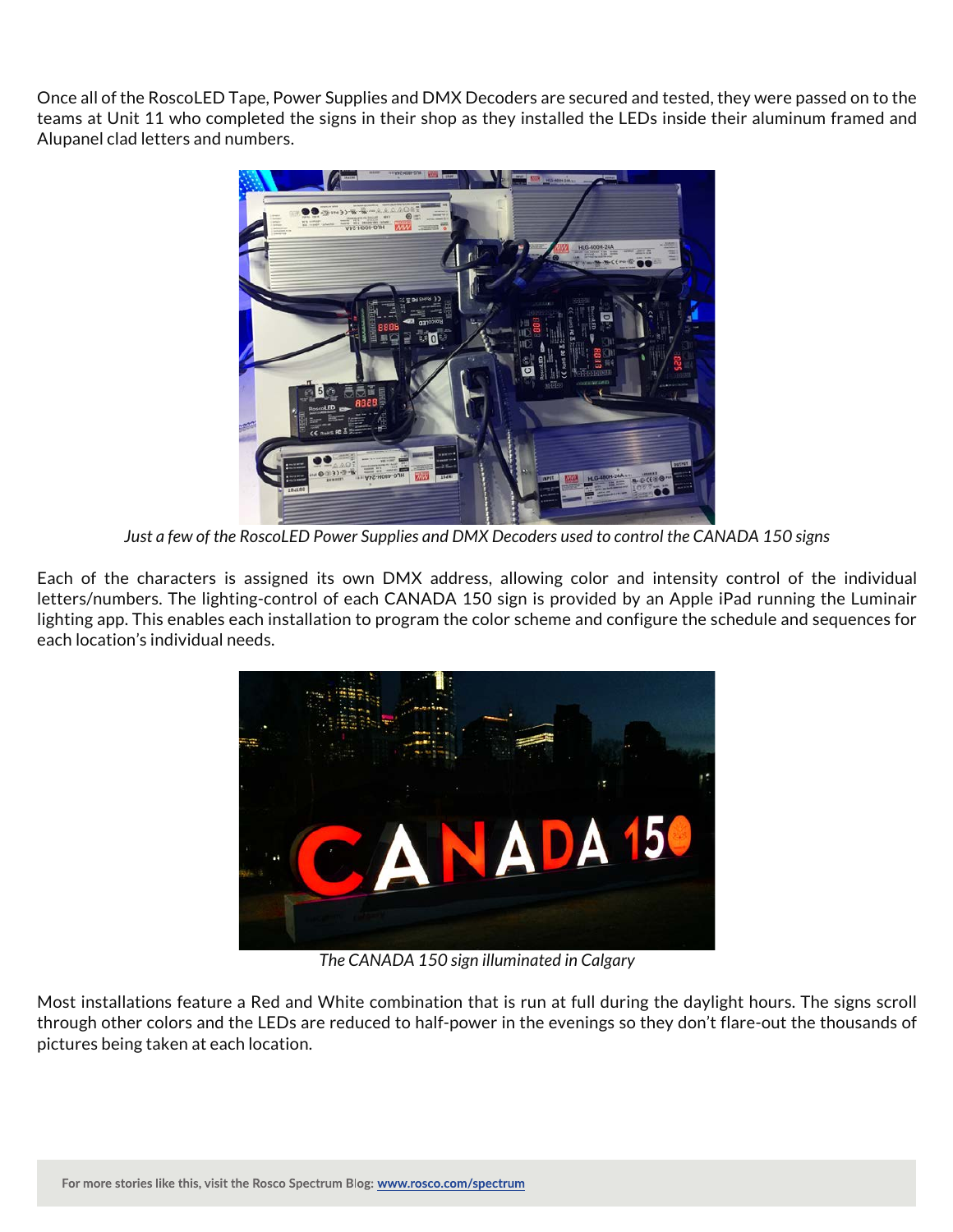

*The CANADA 150 sign illuminated in Regina*

As the signs were shipped to each location, one member of the TAD Lighting team was on-hand to oversee the installation, make all of the wiring connections and act as liaison with the local electrical contractors charged with getting power to the sign. Fully illuminated an entire sign draws a total of 18.5 amps.



*The CANADA 150 sign is installed at Niagara Falls*

As memorable as all the locations were, some installations stand out more than others. The Niagara Falls sign, for example, is positioned on Table Rock with the stunning Horseshoe Falls in the background. The illuminated Falls provide an effervescent backdrop for the CANADA 150 sign.